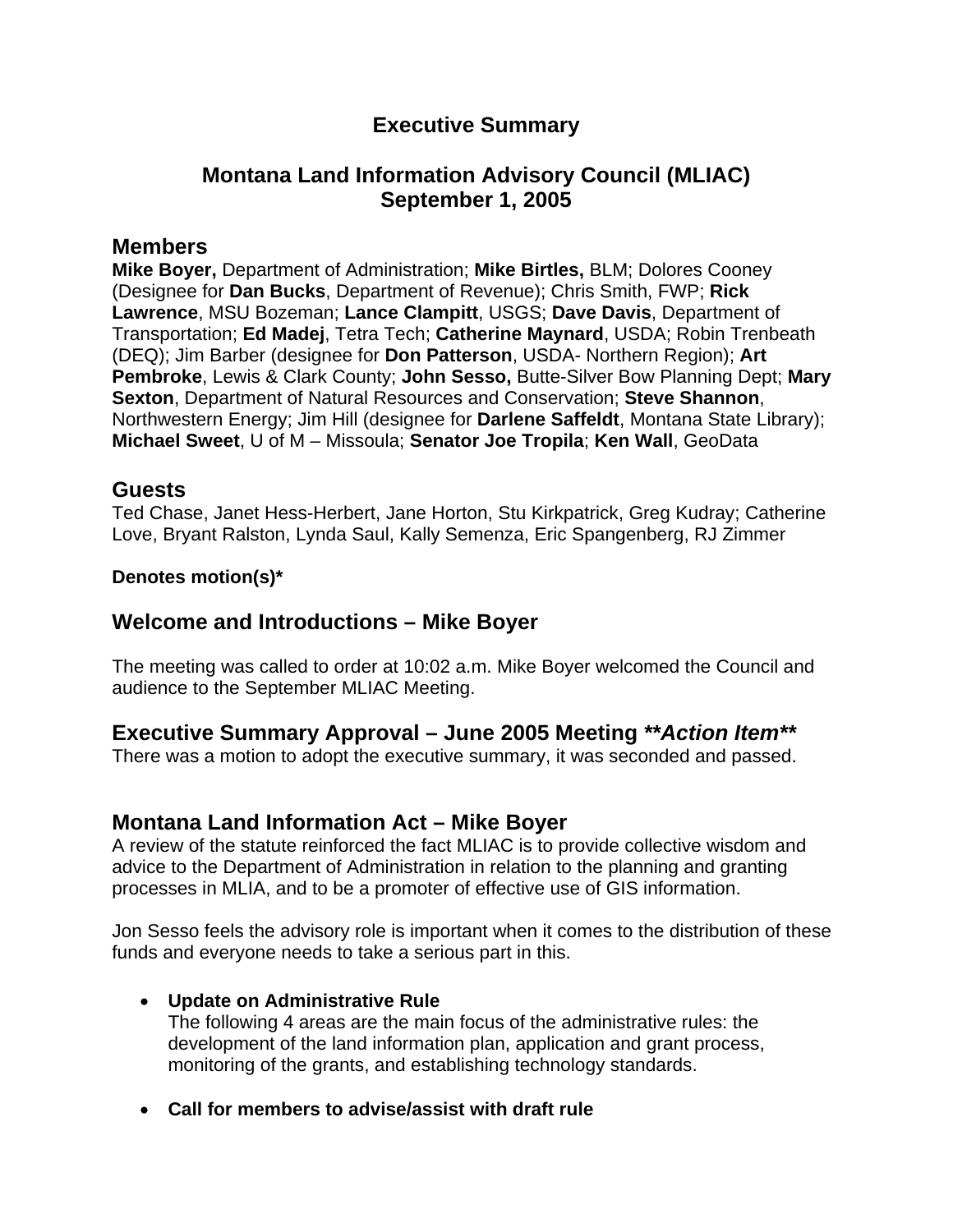A subcommittee needs to be formed to work on the formulation of administrative rule. The committee will be chaired by the MLIAC chair and will have a representative from each of the following groups, legislative , tribal, local government, state agency, federal government and a private sector. After the subcommittee reached consensus, draft rules would then be made available to the council for review. An initial goal would be to have the first meeting of the subcommittee week of September 19<sup>th</sup> and have work concluded by the end of October.

## **Status of the Land Information Account**

Staff provided a spreadsheet showing an account balance of approximately \$40,000 for July collections. The funds are due on the  $25<sup>th</sup>$  the month after, therefore the spreadsheet was not completely accurate, as some of the counties hadn't submitted the July collections (i.e. they were late). Staff will have current information on these accounts at the December meeting.

# **Federal Funding Update**

## **Land Information for Economic Development – Stu Kirkpatrick**

Staff called Senator Burns office this week and haven't heard back. \$950,000 would primarily go to collection of better coordinates on the public land survey system monuments. It is still in the Senate mark-up and neither DOA nor BLM have heard it is in trouble.

#### **Transportation (Road Centerlines and Addressing) – Stu Kirkpatrick**

Stu spoke with Jenny Hansen (ITSD Public Safety Bureau Chief) and that request goes to a conference committee in September. Jenny indicated if it this late in conference committee it doesn't bode well. Proposals that aren't approved now may not have much chance. If funding is not received this will limit the effort to standardize address models in counties.

# **Strategic Planning Subcommittee Report**

## **FCDC Cap Grant Award – Stu Kirkpatrick**

MLIAC has been awarded \$20,000 from the FGDC, for a Cooperative Agreement (CAP) grant to produce a strategic plan within a year. This money will go to assist the subcommittee with the strategic planning process.

There have been 2 meetings over the past month with the emphasis on the process and look of a strategic plan. A contract with CDS of Montana will be negotiated for assistance with the process.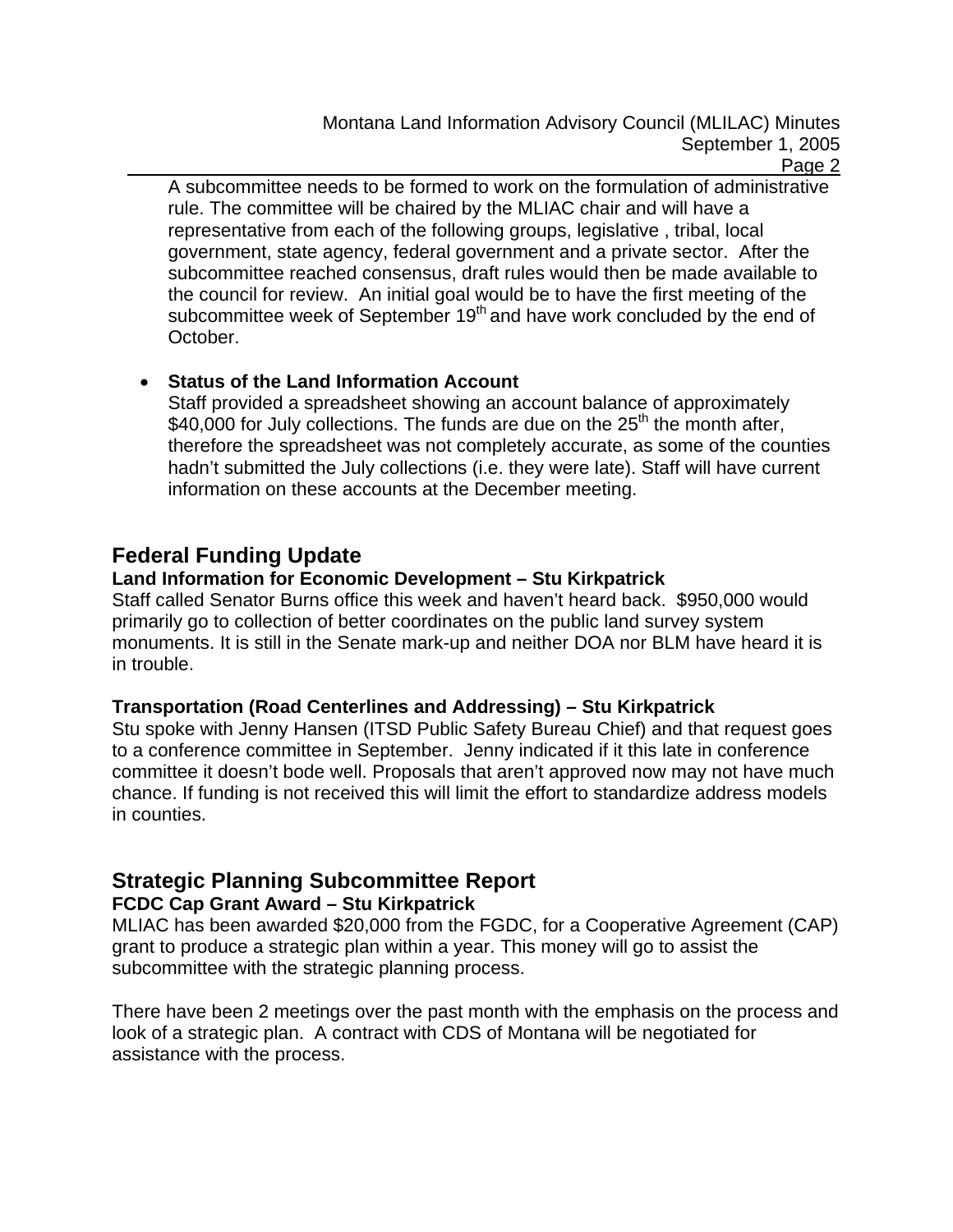#### **State Strategic IT Planning – Kyle Hilmer**

ITSD, along with the ITB, ITMC and state agencies is in the process of working on state strategic plan for IT. There is a timetable of March 1<sup>st</sup> for a final draft to go to the governor. ITSD is looking for input from agencies. The objective is to gather up the constituent issues and start developing the first draft in the October November time frame. Dec-Feb will do various revisions.

# **USGS – NSDI Partnership Agreement with Montana – Lance Clampitt**

Lance gave a presentation on the NSDI Partnership agreement with Montana.

This will be set up for an action item on the agenda in December.

## **MSDI Reports**

#### **Imagery – NAIP and NAIP CIR – Stu Kirkpatrick, Lynda Saul**

Montana successfully established a partnership with FSA for NAIP aerial photography. Most of Montana has been flown at this time. Montana will see the county mosaics in the November time frame and the DOQQ's next summer. Staff passed out a NSGIC document "Imagery for the nation" outlining a proposal for a continual digital aerial photography collection program that the federal government would pay for, providing the option for counties or state agencies to upgrade in the urban areas.

Lynda Saul reported on attempts to establish an additional partnership to aquire colorinfrared imagery that was collected during the NAIP flights. So far agencies have committed \$234,000 and are hopeful of obtaining another \$80,000. MT DOA has an account set up to accept these funds and negotiations are underway with Northwest Geomatics, a Canadian company, who had the NAIP contract for Montana.

#### **Hydropgraphy – Jim Hill**

The I-Team has been concentrating on High Resolution NHD and the team is planning to get together in September to talk about funding to get the unfinished sections in Montana completed. The other issue they will be tackling is the issue of stewardship. There have been conversations with USGS about MSL/NRIS tackling this issue, and them being the agency to receive all changes to the database.

#### **Transportation – Stu Kirkpatrick**

Stu passed out a status map. 48 counties showing 48 counties with complete road centerline geometry. Recently, source data was found to have many topological errors that will require another QC process over the entire database. ITSD is going to conduct some educational courses on topology with ESRI software in order to help providers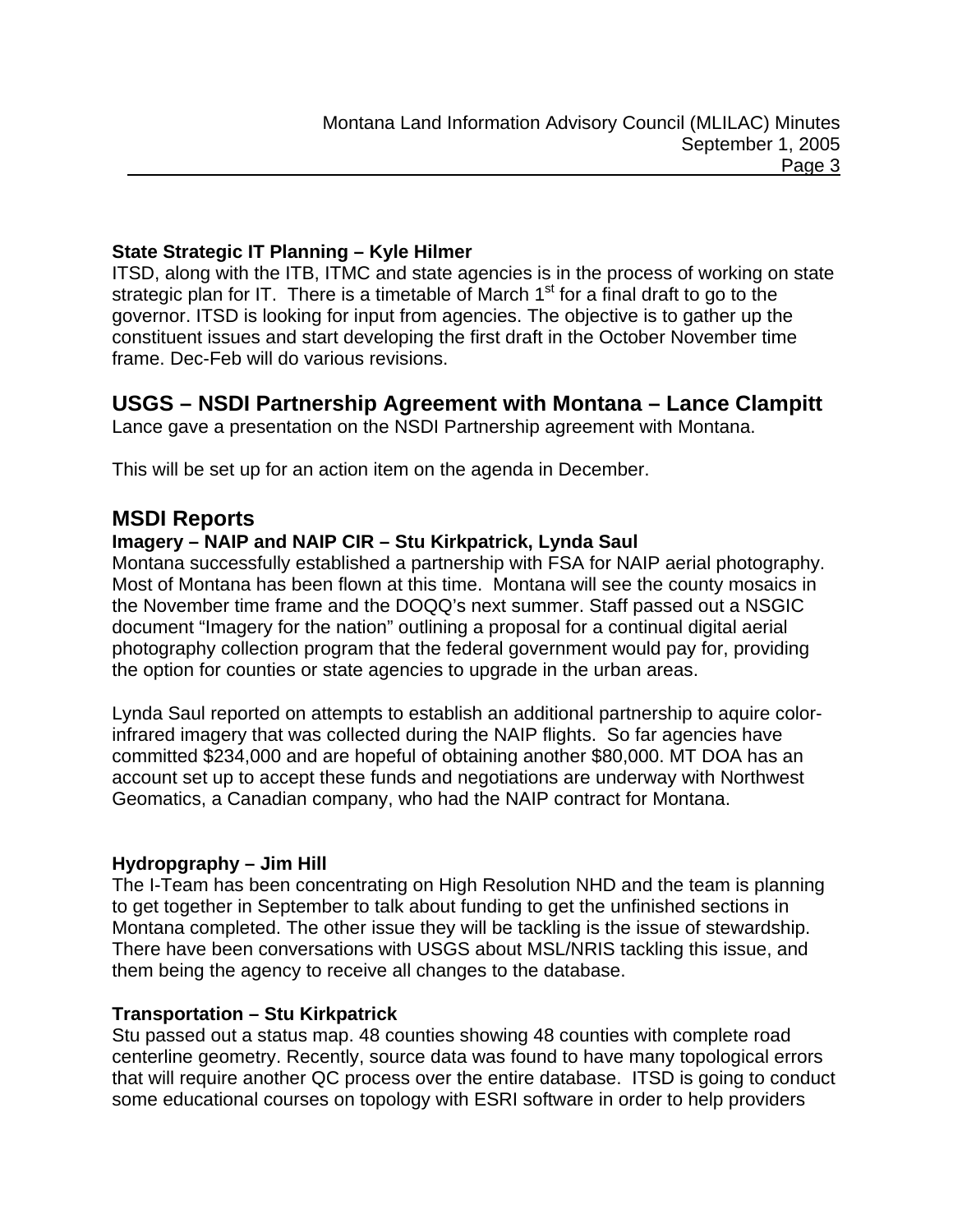produce more topologically correct data. ITSD should complete a functional copy of complete road centerline geometry by September 30, 2005. This project is on schedule and going well

## **Critical Infrastructure – Ken Wall (Geodata Services)**

Ken Wall gave an extensive report on the data modeling efforts his firm has been working on to build a critical infrastructure/structures data model. This project is now in the second phase, that of loading actual data into the model and testing it. Much of the data that will be loaded has been collected under previous Homeland Security ODP grant funding and consists of police, fire and other emergency response structures, hospitals, schools and airports. The first phase is complete and a report on the process, as well as recommendations on next steps was approved by the critical structures data team. A key recommendation of the team was to have a statewide critical structures database coordinator housed at the Department of Administration.

There is a full report and executive summary at: www.geodata.editme.com

#### **Geodetic Control – R.J. Zimmer**

The team is working with Premier Data to build an online database for storing and sharing geodetic/mapping control. The database structure appears to be almost complete with work still needed on the mapping side of the application. Beta testing should begin this fall.

R. J. talked about the Height Modernization program to improve elevation data, the availability of funding for this program, and the difficulty to get any agency or party to lead the effort. There were questions why MDT wouldn't accept responsibility for this program. Dave Davis said he would investigate opportunities within MDT and report back next meeting.

# **MAGIP Report – Cathy Maynard**

MAGIP held a board meeting yesterday. MAGIP concurred with the recommendations that Ken wall and Mike Sweet represent MAGIP on the MLIAC. MAGIP will be hosting a technical workshop in Helena October 31, Nov 1 & 2. The cost is 40.00 for members 80.00 for non-members. Cathy encouraged all MLIAC members to join MAGIP. The annual conference is set for April 4-8, also in Helena. The new website is close to completion and they are hoping to launch within the next 3 week.

#### **New Business**

## **Video Conferencing**

Staff asked if the council would be interested in video conferencing. Steve Shannon is against conference calls but is open to video conferencing as long as it is handled correctly. Stu said one of the concerns is that costs of the